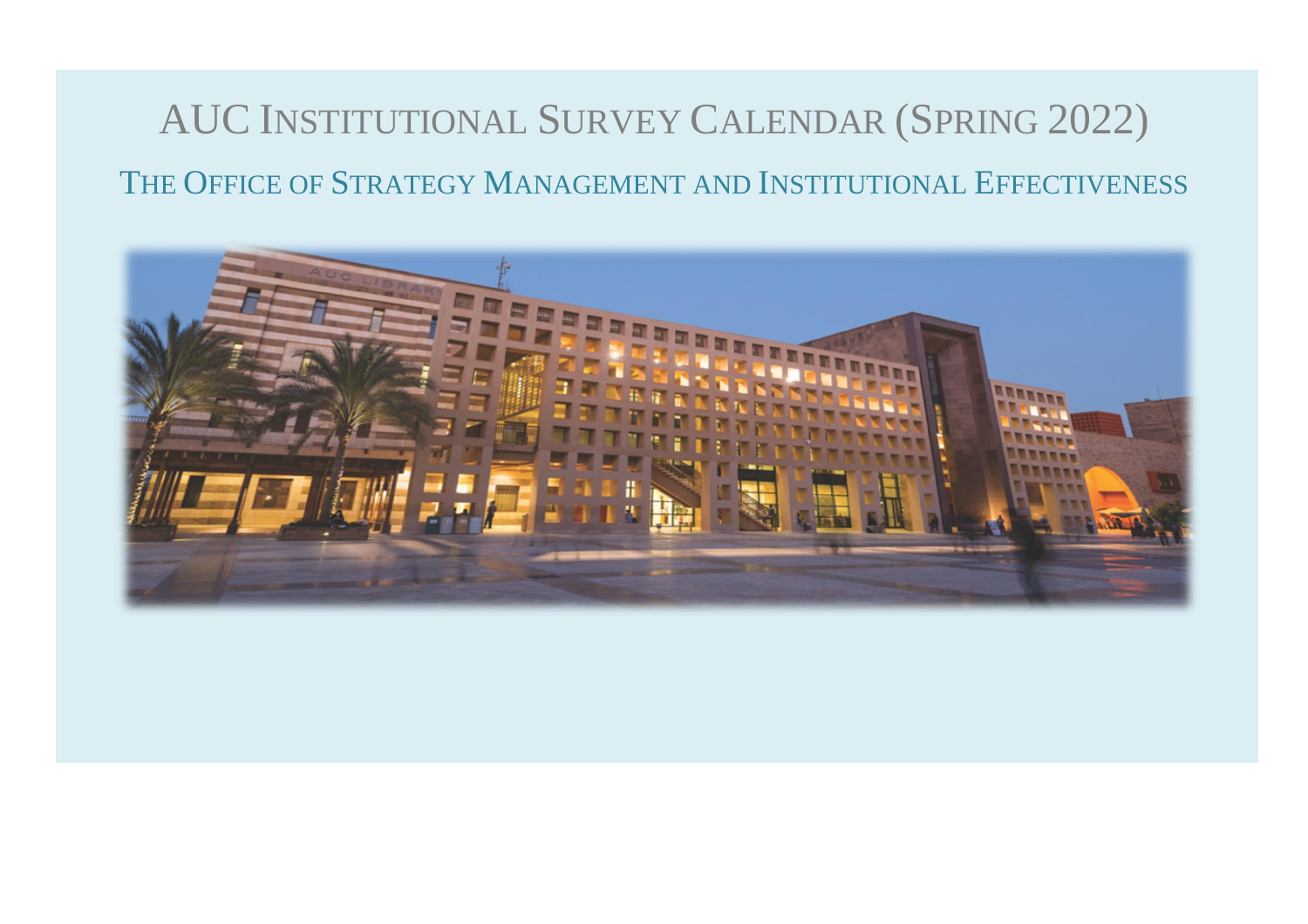## **OVERVIEW: AUC INSTITUTIONAL SURVEYS CALENDAR**  SPRING 2022

|                                |                                                                            | $Jan-22$ | <b>Feb-22</b> | <b>Mar-22</b> | $Apr-22$ | $May-22$ | June-22 |
|--------------------------------|----------------------------------------------------------------------------|----------|---------------|---------------|----------|----------|---------|
| <b>AUC</b><br><b>COMMUNITY</b> | <b>Anti-Harassment Campus Survey</b>                                       |          |               |               |          |          |         |
|                                | <b>Culture Survey</b>                                                      |          |               |               |          |          |         |
| <b>STUDENTS</b>                | <b>FYP Orientation Survey</b>                                              |          |               |               |          |          |         |
|                                | <b>International Students Entry Survey</b>                                 |          |               |               |          |          |         |
|                                | <b>UG Students Exit Survey (FA21)</b>                                      |          |               |               |          |          |         |
|                                | <b>GR Students Exit Survey (FA21)</b>                                      |          |               |               |          |          |         |
|                                | <b>Satisfaction with Programs Under Review (Seniors)</b>                   |          |               |               |          |          |         |
|                                | <b>National Survey for Student Engagement (NSSE)</b><br>(Seniors/Freshmen) |          |               |               |          |          |         |
|                                | <b>International Students Exit Survey</b>                                  |          |               |               |          |          |         |
|                                | <b>UG Students Exit Survey (SP22)</b>                                      |          |               |               |          |          |         |
|                                | <b>GR Students Exit Survey (SP22)</b>                                      |          |               |               |          |          |         |
| <b>FACULTY</b>                 | <b>AUC Housing Satisfaction Survey</b>                                     |          |               |               |          |          |         |
|                                | <b>FSSE (Faculty Survey for Student Engagement)</b>                        |          |               |               |          |          |         |
|                                | <b>Chair Evaluation Survey</b>                                             |          |               |               |          |          |         |
| <b>STAFF</b>                   | <b>Staff Onboarding Survey</b>                                             |          |               |               |          |          |         |
|                                | <b>AUC Housing Satisfaction Survey</b>                                     |          |               |               |          |          |         |